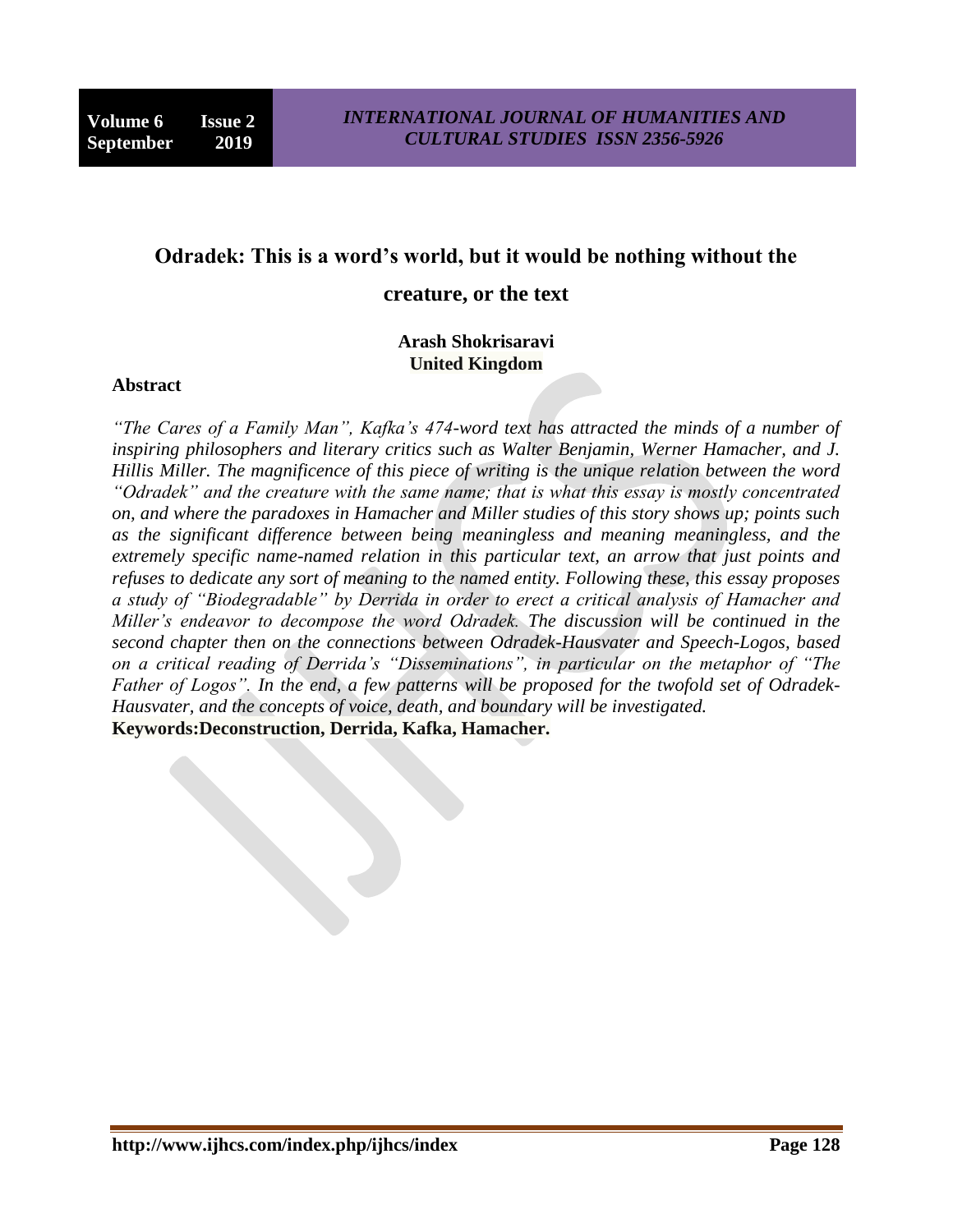# **Call me Odradek**

"I use Kafka's 474-word text as a way of thinking what results from a shift from an organic unity model to a technological model as a paradigm for thinking in various domains." (Miller 2012: 66). As Miller himself mentioned, he uses Kafka's text as a case study to examine what will happen if we substitute an organic model with a technical one in the understanding of a particular issue.

Miller claims that all four main elements of Kafka's text, the name "Odradek", the text about it, the narrator and the "thing" called Odradek have a common technological deconstruction. For Miller, they are all little machines, singular and contradictorily machine-like. They are 'Machinelike' as they are all made of parts and are put in the service of making something that works some other techné. They are singular as each of them has a crack, a "cloudy place" as Benjamin describes Kafka's parable. In Miller's opinion, this extreme non-mechanicality in the story is lacking both meaning and an identifiable purpose.

Miller's essay as a whole is an attempt to put forward the idea that: "Odradek is a robot, a technological construct that seems to have been made by someone not very good at designing robots, or rather it is difficult to imagine that it had any designer at all. It seems to be a product of techne' without a technician ." (Miller 2012: 84) and extend it into a universal idea about the whole ecosystem, in order to show that the human being and his ecosystem may be the product of chance alterations over a long period of time which have never got it quite right from the point of what we human beings think would be good for us.

What I want to discuss here is not just the cloudy space in Kafka's story, but the paradoxical and unanswered issue in Miller's theory. Miller's proposed model is based on the essential point that the word "Odradek" *has no meaning*. In order to accept this theory, there is one vital necessity, one unavoidable presumption: Odradek *has* no meaning. In the paragraph: "The best model I know to describe these strange structures is to say that…each seems to be lacking meaning and identifiable purpose" (Miller 2012: 75). In order to work on this part, he had no choice other than to use Hamacher's essay on Kafka. Miller interprets Hamacher in a way that authenticates his idea about the word "Odradek" and subsequently, his whole essay. "Hamacher repeatedly insists that the upshot of this paronomastic investigation is not to identify the meaning, however complex of the word "Odradek", *but to confirm its lack of meaning or its paradoxical meaning as asserting that it is outside any meaning*, that it means meaninglessness." (Miller 2012: 79). I will discuss Hamacher's essay on Kafka later in this essay but on Miller's misreading, it is not necessary to involve Hamacher that much. It is hidden in the word "or" in the previous quotation. What Hamacher offers to Miller is a meaning for the word "Odradek", even though what he wishes for is the term to lack any meaning. Using "or" in this quote is a fault, as these two ideas are not the same. If it means "meaningless' then the word Odradek has a particular meaning and is not an empty structure; it shows that Odradek does not have a creator who is weak in naming creatures, thus Odradek does not have any crack, it just has a particular name, he is not even singular in this respect. Its having a meaning, any meaning - even "meaningless" - undermines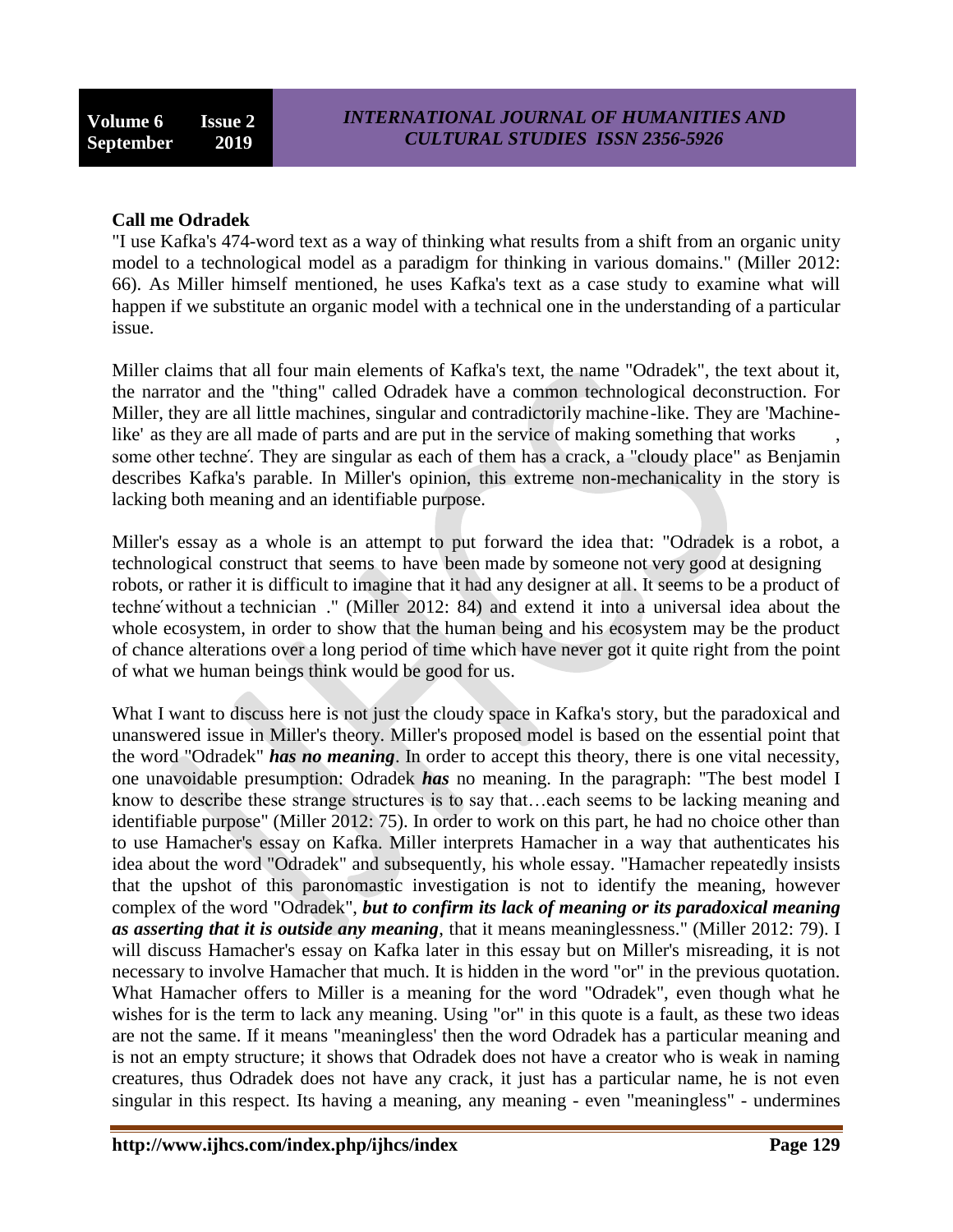Miller's whole theory. Meaning "meaningless" is not the same as being meaningless. He mistakenly interprets both of these as the same thing: meaninglessness. He willingly accepted Hamacher's essay because he expected the results that he required, not caring that it undermines his work. What does Hamacher claim about Odradek?

Hamacher sees all Kafka's special names in his texts as a coded anagram of "Franz Kafka". For instance, "Kafka" is transformed into "Jackdaw" and "Raver". Through a series of German, Czech and Latin words Hamacher tries to trace out a possible connection between them and Odradek, and tries to show that Odradek's name "means" that it does not mean.

If I want to summarize Hamacher's work in the essay: "The Gesture in The Name", I would mention the words that he attempts to interpret as the ones with the same or similar root as Odradek: Rada, Rat, rad, radek, Reda, Verrater, ratio, Od-Rabe-K, Od-rade-K, Od-raven-K, Odadresa, rade-Rabe, radix, Kavka, Kafka, Od-radix, odroditi, odraditi, odrodek, odranka, odrek, odranec, odrbati, odrati, odrod, odrodek, odrh. He tries to extend the meaning of these words to define a certain structure for the word "Odradek". The final meaning that can be interpreted from these connections for the word "Odradek" is "meaningless".

I wonder about Hamacher's emphasis in his work on the word "mean" in the structure of his sentences about Odradek. Hamacher says that "Odradek" *means* dissidence, dissensus and a defection from the order of meaning. "Odradek" thus "means" that it does not mean… *his names say that he has no name*. (Hamacher 1996: 321)

In this passage, there is a clear stress on the point that Odradek's name says something, means something, saying that it says nothing. This unity between meaning and saying something on the one hand and being something on the other hand, is the issue that probably misleads Miller; but what is wonderful about Hamacher's proposed theory, about his insistence on the structure of the names and the meanings behind them, is that although he strongly confirms the name-meaning structure in Kafka's work in his conclusions, he offers a contradictory presumption at the beginning of the essay. Hamacher claims: "These words –like Kavka- "mean" "Kafka" only from afar; they mean something other than "Kafka", *and they always do something other than mean*" (Hamacher 1996: 318). What does "do something other than mean" mean? I would suggest a one to one correspondence between the name (signifier) and the named (signified). But it is still too early to draw this conclusion as the quotation is a little bit vague. Let us go further. Another paragraph from the same essay: "In Kafka's staging of his name, a certain trait makes itself known that marks every name in its singularity: the name does not belong to a system of language that communicates something but to the *markings* in this system whose only function is to secure communicability itself. *The markings do not "say" anything, they mark.* In this sense, they are the place most resistant to meaning in any system generally disposed toward meaning." (Hamacher 1996: 373)

This is Hamacher's view at the beginning of this essay. Hamacher directly claims that the system between names and named things in Kafka's work is "marking", not "meaning" or "saying". It can be concluded that the names in such a system do not endow any sort of meaning to the named things, they just point to them. Marking in this quotation is no more than pointing,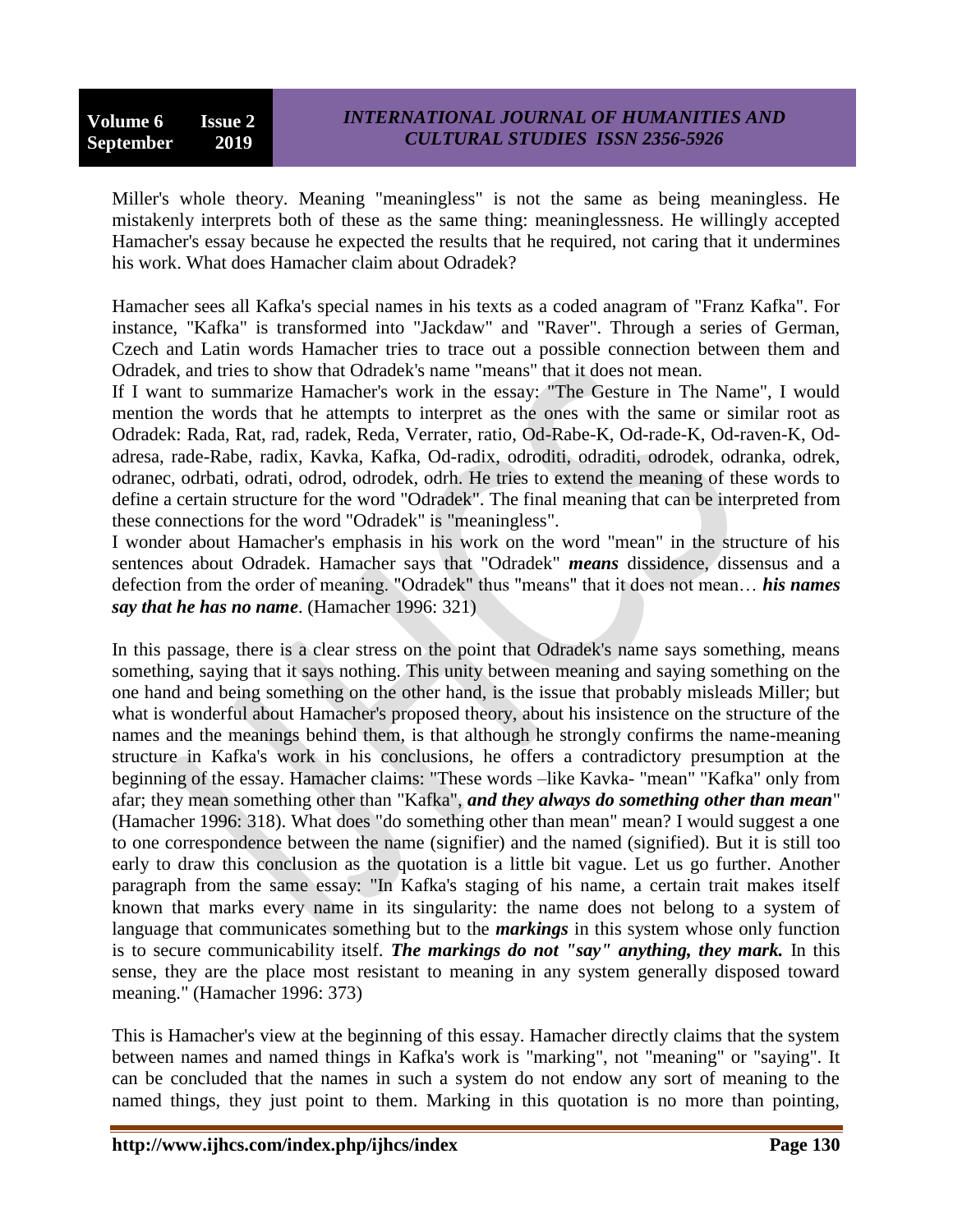calling, highlighting; they do not offer anything more than a bijection, a one to one correspondence; a name which points to a named thing and a named thing which bears a name. The creature called Odradek and the name Odradek are just the elements of two different sets, the set of creatures (things) and the set of names, paired with each other by an arrow. No matter what Odradek means, whether it means "nameless", "meaningless", or "coconut", this meaning does not say anything about, or refer to, the creature whose name is Odradek. The creature's *name* might *be* meaningless (or may mean nameless), but *he is not* himself (the creature) nameless (meaningless). He bears a name in any case.

In order to interpret Kafka's story, there is still another major question regarding the name "Odradek", namely: Is the method Hamacher utilized in his essay, in other words, decomposing the word "Odradek" into its possible natural parts, which compose this whole word together, an acceptable, or at least possible, practice? Let us assume that Hamacher did not mention those points concerning the interconnections between the names and the creatures in that essay, would it be an acceptable procedure to deconstruct the word "Odradek" to "Od-rade-k" for instance, and trace the possible connections and roots in the German or Czech languages? What will give us the authority, as an interpreter of Kafka's short story, to do this? What will be the consequences? I think the best way to answer these questions is to focus on Derrida's text, "Biodegradable". Biodegradability in general can be defined as an artificial, in particular, an industrial product that can be decomposed by microorganisms. The biodegradable is a non-thing, as it is a thing which refuses to remain, it is essentially decomposable and so lacks a permanent identity.

Derrida's key question then helps us to make a connection between biodegradables and nonbiodegradables on the one hand, and the word Odradek on the other hand. Derrida asks: "Is this synthetic object, the word "biodegradable", biodegradable?" (Derrida 1989: 815). In other words, he tries to extend the argument and the medium of biodegradables from industrial objects to words and context. It is possible to think that biodegradable, which is an artificial word, plurietymological as Derrida himself describes it, this synthetic composite, should be more decomposable than many other words. It is expected to be replaced or to vanish as soon as possible. However, it should not be forgotten that this word barely belongs to a language; it is not completely Greek or Latin, and is just a little bit techno scientific; in short, it is a foreigner. Derrida continues: "This parasitic non-belonging and this character of artificial synthesis that render the word less biodegradable than some other word; because it does not belong to the organic compost of a single natural language." (Derrida 1989: 815)

Similarity, the word "Odradek" does not belong to the organic compost of a language, even though Hamacher attempts to degrade it to its so-called *naturalparts*. The question is whether Hamacher can claim that the word Odradek and everything that is attached to the word (everything that delivers itself over to the word or is delivered up by it) is purely biodegradable, given Derrida's stress on the point that composition, recomposition, and decomposition can influence the essence of language and the significant meaning of the words. I will discuss why it cannot be acceptable to decompose the word Odradek later, but it can be said that Derrida enlightens us here, and confirms that in the act of decomposition, it is not certain that we can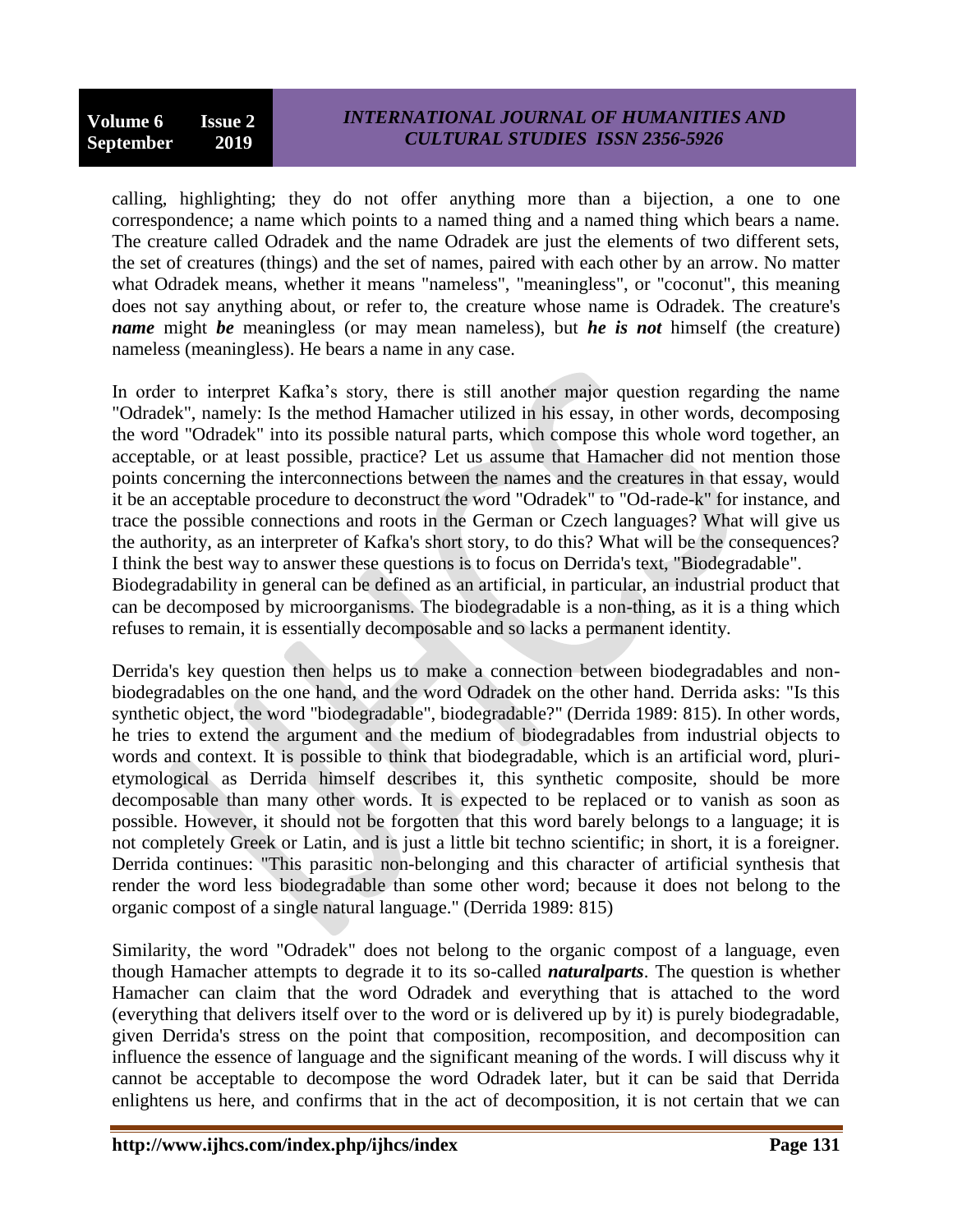extend the meaning of the words achieved in decomposition to the main word that is decomposed. "Od-rade-k" or in other words "Od", "rade", and "k" cannot be guaranteed to carry the very meaning they hold in the word "Odradek".

Subsequently, Derrida explains that in a "non-biodegradable" thing, the singularity of the work resists and survives; just like an indestructible thing, or at least a thing which is less destructible than others. What can be purely non-biodegradable? A "proper name".

Derrida continues: "The proper name belongs neither to language nor to the element of conceptual generality. In this regard, every work survives like and as a proper name." (Derrida 1989: 824). For Derrida, there is a wide range of cases standing between the purely biodegradable and the non-biodegradable. That is why he defines "The proper name *effect* ". For Derrida it is almost impossible to define a "Purely uncontaminable proper name" or any form of "absolute indestructibility". The proper name shares and divides this effect in all its parts and beyond its title with other proper names. In the manner of this "proper name", Derrida claims that the work is singular; therefore, as a singular proper name, it must be less biodegradable. A non-biodegradable, such as "Odradek", has a unique singularity, just as Hamacher remarked repeatedly. It will instill and create its own traditions, and in Derrida's words will inscribe itself there as "inassimilable, indeed unreadable". (Derrida 1989: 825)

This "unreadability" can be interpreted as "non-interpretability". It can be understood as the feature which is "not being known or understood". The non-biodegradability is impossible to be followed for a trace or signature. "The "proper name" in question –*which has no meaning and is not a concept*- is not to be reduced to the appellation of civil status. What is more, it is *proper to nothing and to no one,* reappropriable to nothing and by no one, *not even by the presumed bearer*." (Derrida 1989: 845). There is not much left to say after this. The proper name, the nonbiodegradable, in short, is the name without meaning, a "non-concept", irreducible and nondecomposable. "Some say the word Odradek is of Slavonic origin, and try to account for it on that basis, others again believe it to be of German origin, only influenced by Slavonic. the uncertainty of both in interpretations allows one to assume with justice that neither is accurate" (Kafka 1995: 427). As mentioned before, it is impossible to connect a non-biodegradable word such as "Odradek" to a certain natural language; besides, it is not possible either to extend the meaning of the decomposed parts of a word (even if biodegradable) to the main composed word with certainty, which leads to the uncertainty that Hausvater mentions and concludes with the necessity that such an interpretation be rejected. Hausvater continues the previous quotation: "… especially, as neither of them provides an intelligent meaning of the word." (Kafka 1995: 427). Just as I discussed with Derrida's text and Hamacher's essay, that which is non-biodegradable is unreceivable, inassimilable to something meaningful; it is not in the order of meaning, it is not a part of the universal wealth of the message or meaning.

Finally, Hausvater says: "no one, of course, would occupy himself with such studies if there were not a creature called Odradek." (Kafka 1995: 427). This quote can be taken as a confirmation of Hamacher's presumption that I discussed earlier. The relationship between the word "Odradek" and the creature whose name is Odradek, is not more than a marking or a one to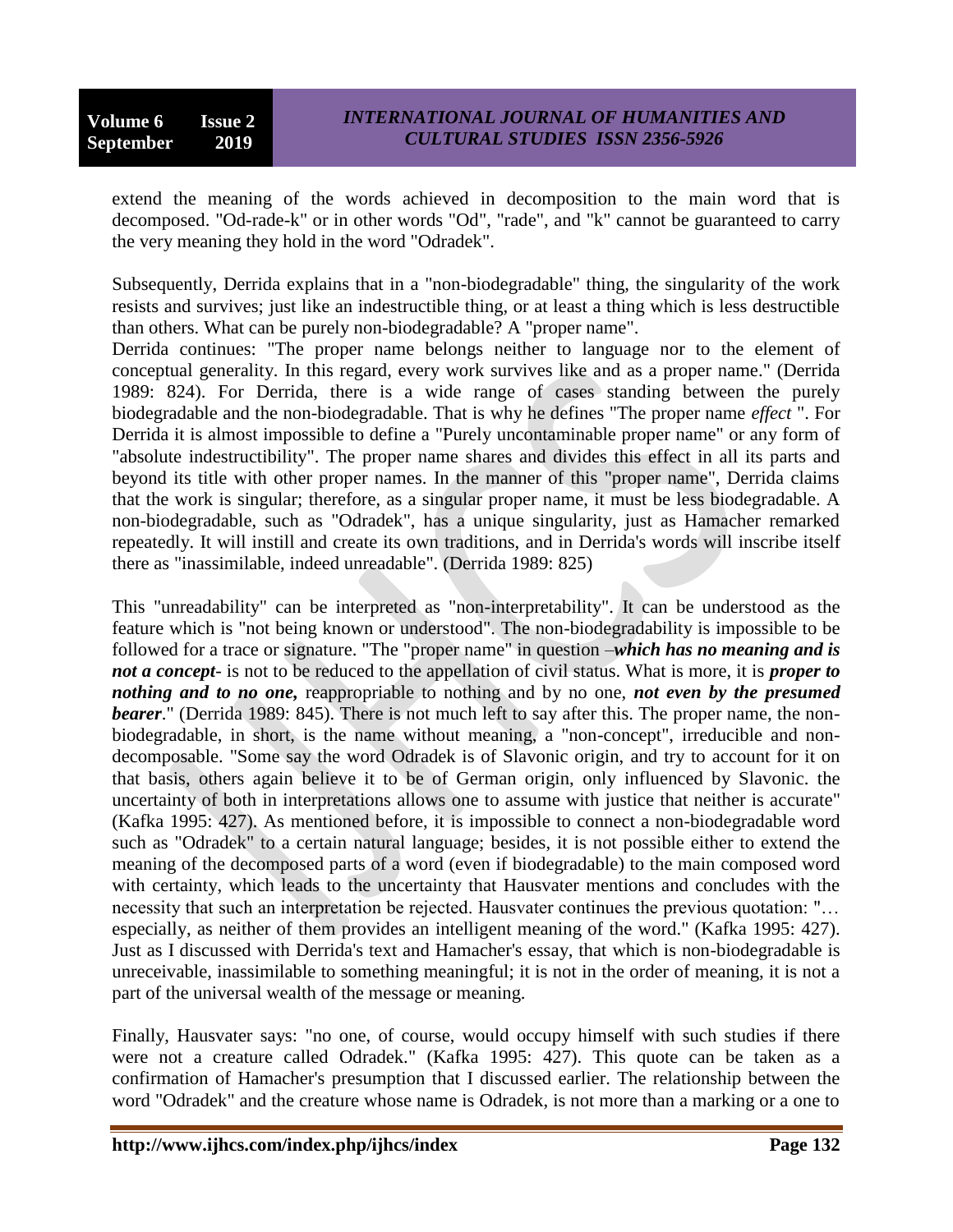one correspondence. The name here does not act as a carrier of any message or meaning, it just points to its bearer. It may not only be a hopeless task to ask "what does Odradek mean?", but also to be asking the wrong question. The only right question regarding the word "Odradek" in the text is "to whom does it point?". Thus for the rest of this essay, I will consider this word as a name which marks the creature with the same name. A word in the service of this particular text (Kafka's story), a non-biodegradable and non-decomposable word, an indestructible structure, an "Arrow", and no more.

# **Agree and Disagree**

On 8th and 9th, April 2019, Goldsmith University of London was the host of a series of conferences on the topic of a newly found text by Derrida, "Geschlecht III". One of the most interesting lectures was given by Adam Rosenthal. He tried to explain in his lecture, in which he used the short story by Kafka "Die Sorge des Hausvaters" as his main case study, the lack of a clear theory of paternity and a certain definition of the word Geschlecht (sex, race, nation, humanity and family and etc.) in Derrida's texts. Rosenthal's work was focused on a particular reading of Kafka's short story in which "Odradek" is known as an element in the story who is not a *Geschlecht* of the family. And modeling Odradek's hazy relationship with Hausvater, this estrangement in the story, as the lack of the son-father relation in Derrida's work. Now I want to offer a new critical reading of a few essays of Derrida and search for a father-son relationship, and use it for a new interpretation of Kafka's short story. I want to share how I agree and disagree with Rosenthal.

In the essay "Plato's Pharmacy", Derrida starts the second chapter with the story of the king of all Egypt, *Thamus*, who represents *Amon*, the god of gods, and one of the old gods of Egypt, *Theuth*, the inventor of numbers. Based on the story, *Theuth* offers his latest invention, writing, to the king. The king (evaluator) considers the gift as a "*Pharmakon*" which has a destructive effect on memory and wisdom, as writing outlives people. In another myth in this essay, Derrida introduces *Thoth*, the god of the moon, who is representative of his father, *Ra*, who is the god of gods and representative of the sun. In both these myths, Logos (the written speech, the immortal one) is modeled as the son, the lower class god, and speech is the self-reliant god, needless but mortal.

The first two words in Rosenthal's essay (paternity establishing) attracts my attention the most. As Derrida emphasized in the name of the second chapter in his essay ("The Father of Logos"), he directly asks the question: "who is a father?" (Derrida 1981: 81). What Derrida tries to offer next is an elaboration on the concept of the father, in the father-son relation based on the Speech-Logos connection. "It is precisely Logos that enables us to perceive and investigate something like paternity" (Derrida 1981: 80). What Derrida offers here is a general reversal of metaphorical direction; instead of "Logos" achieving meaning from the concept of "father" in the metaphor the "father of Logos", it is the "father" that receives the meaning. Derrida expresses this idea in a short sentence: "a Logos indebted to a father" (Derrida1981: 81).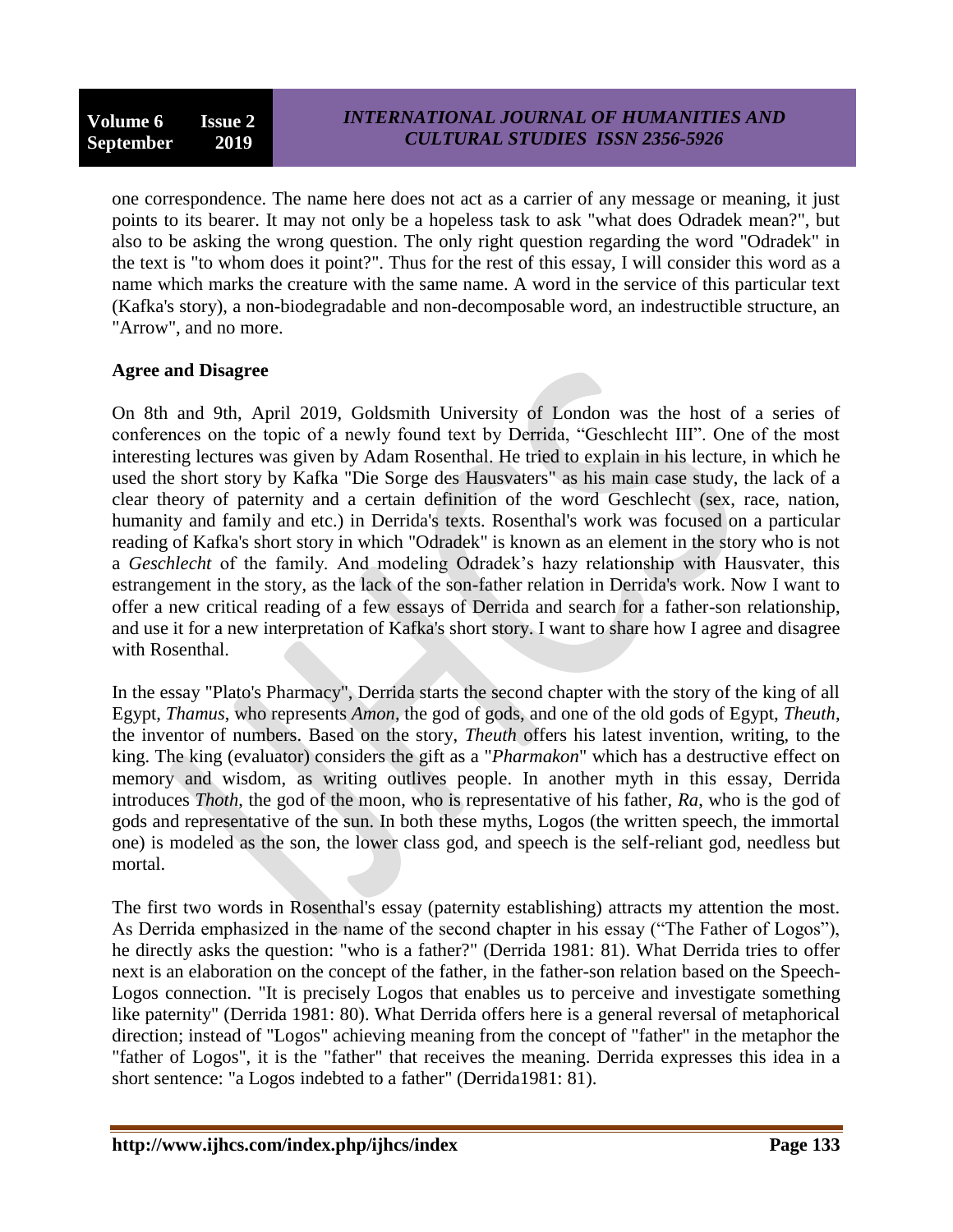I disagree with Rosenthal as Derrida clarifies the father-son relationship in a close connection with Speech-Logo-cognition.

"often he stays *mute* for a long time, as *wooden* as his appearance." (Kafka 1995: 428).

"*What is likely to happen to him? Can he possibly die?*" (Kafka 1995: 428).

"He will always be rolling down the stairs, with ends of thread trailing after him, right before the feet of *my children, and my children's children*… the idea that *he is likely to survive me* I find almost painful." (Kafka 1995: 429).

The nervousness of a mortal creature towards an immortal one which will outlive him is obviously a reminder of the Speech-Logos relationship in which Logos, as a written work and immortal element, will outlive the speech. It remains just as Odradek will remain and live, and that is what bothers Hausvater most.

Derrida shares this point in Plato's Pharmacy: "writing, in that it repeats itself and remains identical in the type, cannot flex itself in all senses, cannot bend with all the differences among presents, with all the variable, fluid, furtive necessities of Psychagogy" (Derrida 1981: 114).

Being as wooden as its appearance and mute towards questions other those of name and place, are representative of an inflexibility that Derrida describes as a feature of writing. In other words, Odradek's lack of flexibility or inability to bend recalls the exact same features of Logos. Therefore, it can be said that the Speech-Logos connection can be a pattern for the Hausvater-Odradek relationship. Again, another one to one correspondence between two sets of elements.

The only dark point here concerns the metaphor of "The father of Logos" in Derrida's essay. Derrida explains: "if there were a simple metaphor in the expression "father of Logos" the first word, which seemed the *more familiar*, would never the less receive more meaning from the second than it would *transmit to it*… living-being, father and son, are announced to us and related to each other within the household of Logos." (Derrida 1981: 81). He argues then that "the father of Logos" is not a simple metaphor and just as I explained earlier, a reverse metaphorical relation occurs here, and "Logos" turns into the familiar part of the metaphor with which, based on its familiarity, we will be able to receive a meaning and interpret the concept of "father" and a "father-son" relationship. My main question here is 'what is Logos?', or firstly, 'what is the Being of Logos?' And does this very Being let us consider it as the familiar, known part of the metaphor, which can export a certain level of meaning? Derrida describes Logos, which is modeled by "*Thoth*", as "a floating signifier", "the floating in determination that allows for substitution and play" (Derrida 1981: 93), a god that "not being there can properly be his own" (Derrida1981: 93), an "unstable ambivalence" (Derrida1981: 93) and the God who is never present.

Although it is not obvious here what the Being is of such an entity (and I do not dare yet to announce it as Dasein), one point is undeniable, namely that such an entity, which, in Derrida's words, not being there is his own, cannot be identified as a being with ready-to-hand or presentat-hand Being. Therefore, how is it possible to consider it as the familiar, known element of a metaphor which can offer meaning for an unknown element? Is it possible to erect a theory of paternity of an entity for which "absence" can properly be his own? The foundation of this paternity and the possibility of the mentioned interpretation of the "Die Sorge des Hausvaters"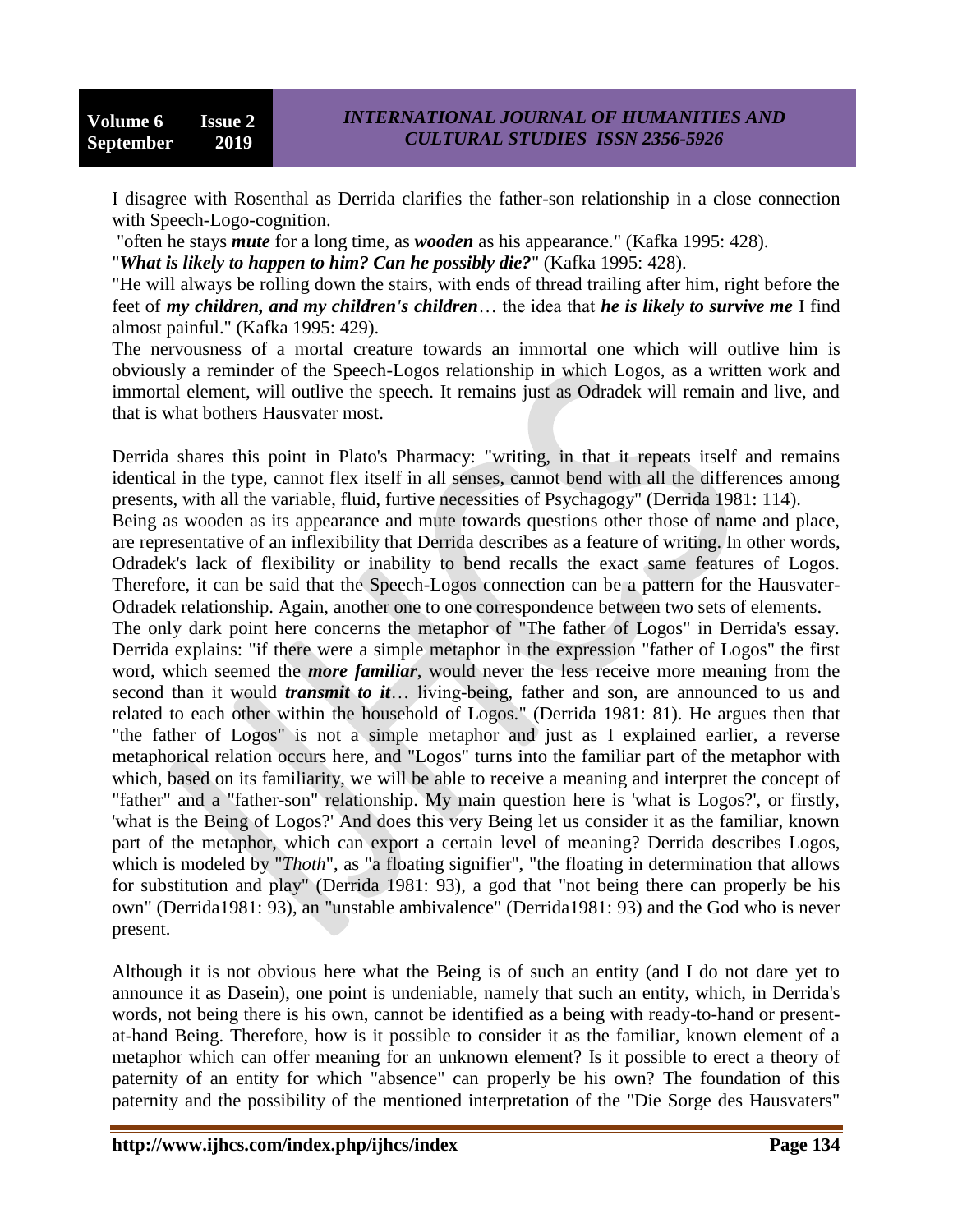**Volume 6 Issue 2 September 2019**

are based on a "yes" in reply to the previous question. Thus, I unwillingly agree with Rosenthal at the end, even though he was not aware of this contradiction.

#### **Voice, Death, Boundary**

"He says and laughs, but it is only the kind of laughter that *has no lungs behind it*. It sounds rather like the rustling of fallen leaves." (Kafka 1995: 428).

"Odradek's laughter is directed, oddly, toward the assertion that he has no permanent residence. It is an inhuman sound, like that produced by the rustling of fallen leaves." (Miller 2012: 84).

In both the story and Miller characterization of it, Odradek's laughter is an inhuman voice. But before that, first of all, it is unexpected, weird; in other words, just as Odradek himself, its Being and existence is a surprise. This laugh is the presence of something which should be absent. It is purely uncanny in this respect. However, this is not a usual voice. Lacking any lungs behind it, the sound has an inhuman characteristic. The lack of humanity due to the absence of this feature brings singularity to this creature, his laughter, and the story. Voice is a medium that underlies self-presence, self-transparency and inscribes the other, the uncanny into the self. Byung-Chul Han followed the element of voice in Kafka's other works. In Kafka's "Castle", the castle "manifests itself as a voice" (Han 2018: 51): "From the mouthpiece came a humming, the likes of which K. had never heard on the telephone before. It was as though the humming of countless childlike voices -but it wasn'thumming either, it was singing, the singing of the most distant, of the most utterly distant, voices- as though a single, high pitched yet strong voice had emerged out of this humming in some quite impossible way and now drummed against one's ears as if demanding to penetrate more deeply into something other than one's wretched hearing." (Kafka 1998: 20).

Voice is Kafka's preferred medium for the entirely other, for the creature on the other side of the boundary. What K. hears on the telephone is not a simple voice or dialogue. It is not speaking or discourse; it is not intelligible words. It is a voice from the other. It is a sign from the other being, from the outside. It is the presence of an element which normally should be absent, but this is not; it is uncanny. At the same time, it is a voice which lacks human intelligibility. Hausvater heard a burst of laughter which should have a lung behind it but it does not. The sign, the voice must have a sense of humanity but it does not. It is the absence of what should be present. It is *eerie*. In short, what Kafka offers is a double-edged sword; eerie and uncanny at the same time.

The next question regarding the absence of an element of humanity and immortality of Odradek is the nature of his life. How can a creature lack some elements of life? Is he alive? How is it possible to be immortal? *Is being immortal equal to beingalive forever?* And finally, how can these questions help us from a different interpretation of Kafka's story? How can it offer us a new model?

In the essay "The Time for Poetry" Peter Dayan follows the connection between life, animals and poetry in Heidegger, Derrida and Lacan's works. I think this connection is extremely closely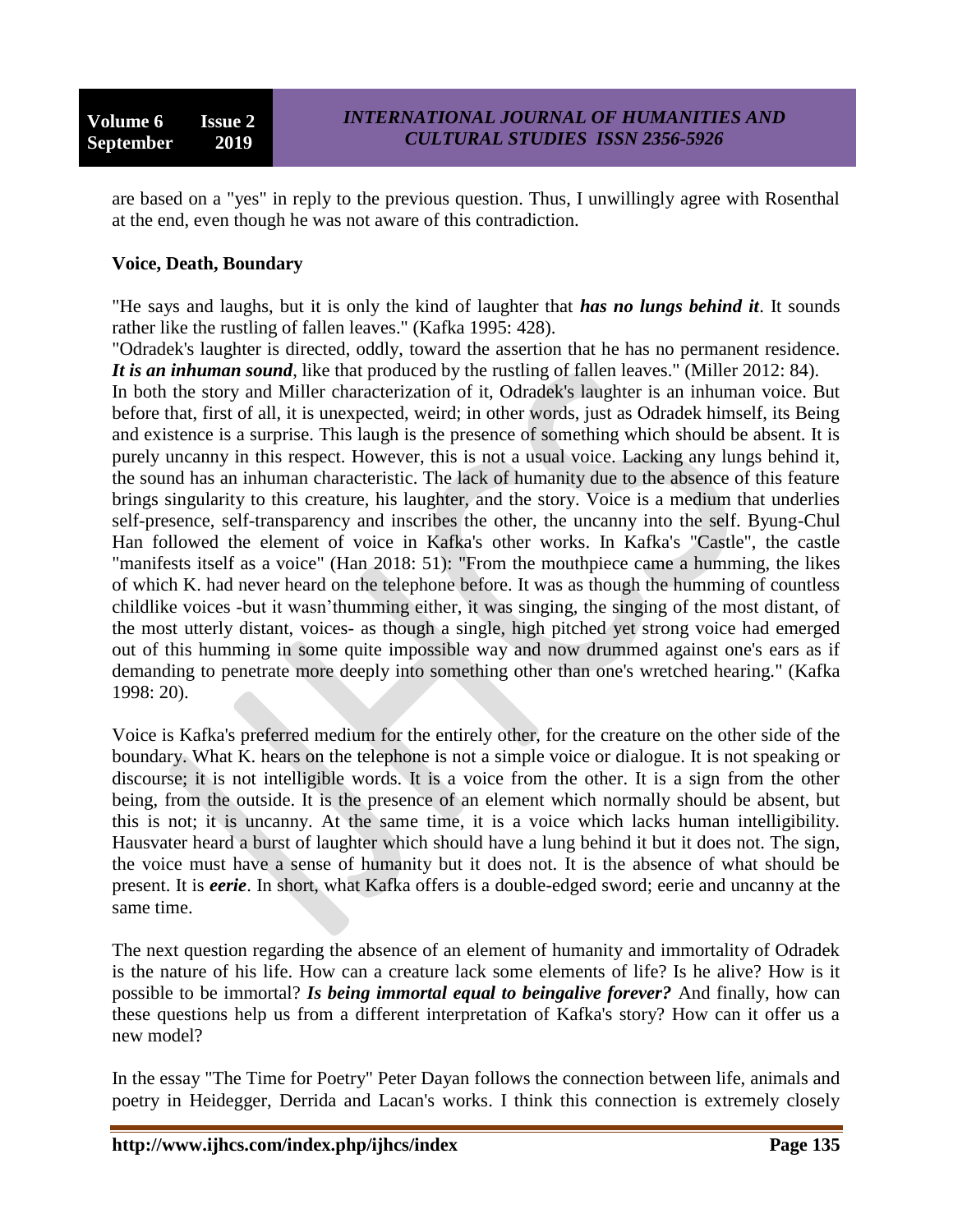related to our questions. Dayan argues that mortality is humanity's condition. Mortality comes from human's thoughts; it takes the form of knowledge. We, as human beings, communicate and name ourselves and finally when one of us dies, he/she will be named individually; thus every death will be unique and separated from the other ones. Therefore, mortality and naming are in a close correlation. Unlike us, poetry and animals give themselves *no names that belong to the living*. Dayan claims: "The poem must be abandoned by the living. It must be left. It cannot be unknown; it cannot *speak its name*; it can only be learned by heart, entire. *It is not individually alive and therefore it cannot die*." (Dayan 2009: 11). It is obviously ridiculous to discuss this idea biologically, as from that point of view, it is certain that animals can die; so what is the kind of this immortality exactly? It can be said that the reason that we claim that animals cannot die, is that they are not individually alive. How can an entity who isn't individually alive, die? Isn't being alive, at the first stage, a must for dying? Derrida widely discusses this idea in "L'animal que donc je suis" that animals are immortal just in the sense that they *can't* die, or in other words, they can't know what we call death. Odradek's immortality then can be interpreted as his lack of knowledge about death in the way that humans understand it. He isn't immortal as he biologically will not die, he will not die as he is not individually alive; he has never been so. He is immortal with his strange name that doesn't belong to the living as he isn't capable of death, the death that we understand. Dayan ends his essay with a sentence which can help us to complete our model: "in the time of philosophy, we know, we name, we live and then we die. In the time of poetry, we lose our name, and we become as immortal as a singing bird." (Dayan 2009: 13). Now, the bipolar set of Odradek-Hausvater can accept another one to one correspondence, this time with Poetry-Philosophy.

As I mentioned earlier, the voice from the other is a symbol of *crossing borders* in Kafka's works. Reinhold Görling's and Johan Schimanski's work on the concept of "sovereignty" can be helpful for a clearer understanding of this aspect of Kafka's story. They explain that in Hobbs's theory of sovereignty, the sovereign represents Leviathan. This fictional work, Leviathan, is created by men by agreement and a rational common imagination. The sovereign, as he only represents Leviathan, cannot be a part of these men. Following that, they explain: "There is a line of transference of this model to the family contract, which is represented by the Hausvater. As sovereign is inside and outside of the law, the Hausvater is part of the family and outside the family, representing its idea to the inside as well as to the outside. The sovereign keeps the border under surveillance, the border of the state as well as the border of the house." (Görling et al. 2018: 111). The writers offer an interpretation of the story based on considering Hausvater as the sovereign. In the same chapter, they concentrate on a less-discussed question in regard to Kafka's story: who named the creature "Odradek"? one of the key points in the story is that Odradek, himself, in answering the Hausvater's question about his name introduced himself and used the word Odradek. He is the one who named himself. The magnificence of this fact is that naming a child (as Odradek is described in the story) is a task, a right, *Sorge* of its parents, or in other words, an act which falls under the sovereignty of the Hausvater. By naming himself, Odradek disobeys this unwritten rule and undermines Hausvater's sovereignty. For Hausvater, his children are objects of *sorge*, he had this right to name them; however, Odradek neither needs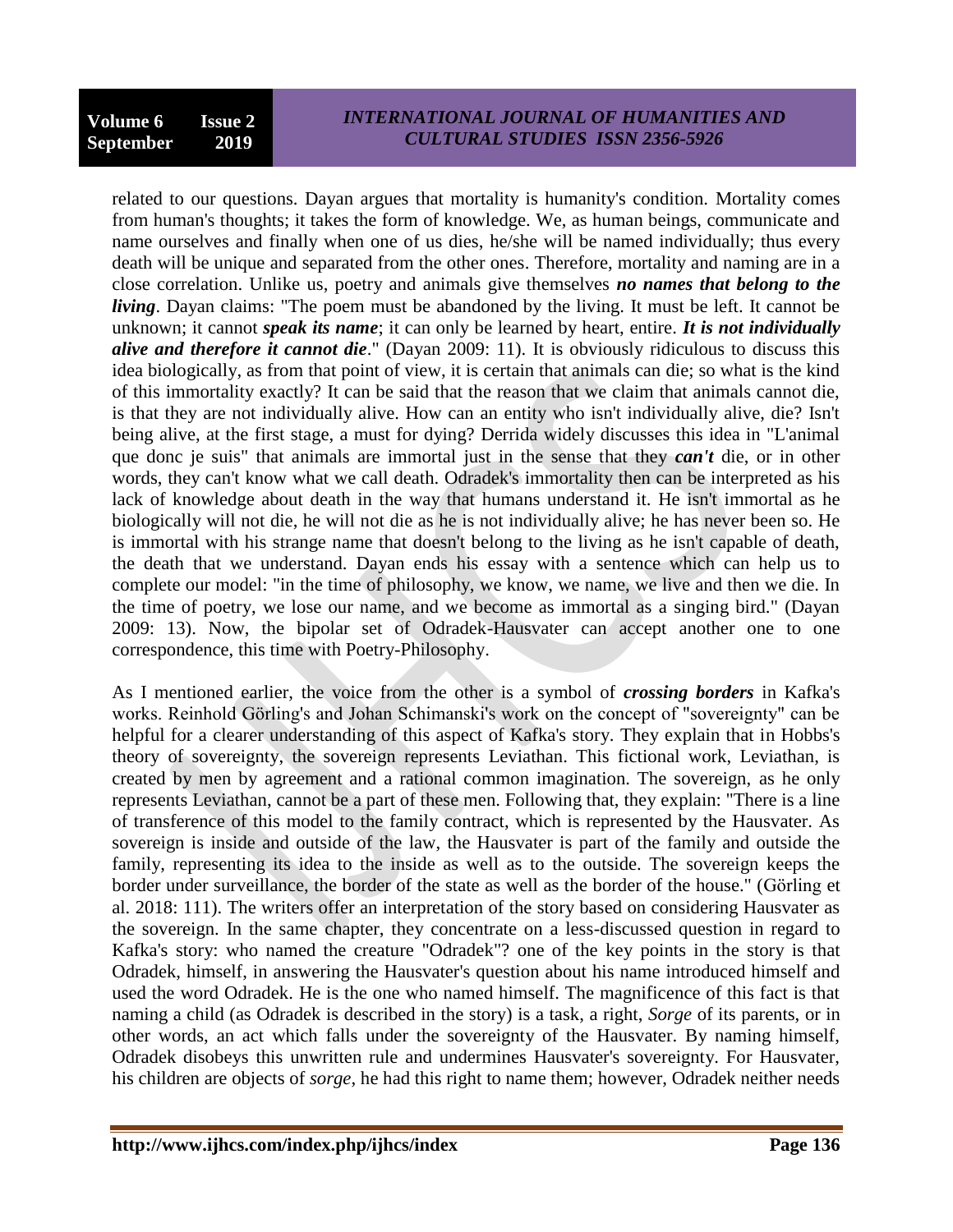this care nor lets Hausvater name him. In addition to the immortality of Odradek, this rebellion may be another reason for Hausvater's nervousness.

In conclusion, the close critical reading of the word "Odradek" with which I started helped me to offer a critical analysis of Derrida's "Plato's Pharmacy" in the second section. Subsequently, I offered a few original interpretations of the story in the third chapter. Although I introduced the ideas of the eerie and the uncanny in the last section, further work on these concepts and their signs in Kafka's stories is called for.

Taher Djaout writes: "Silence is death, and you, if you talk, you die, and if you remain silent, you die, so, speak out and die." I chose to speak and I shared almost all I had. And now, it seems to be a perfect time to die.